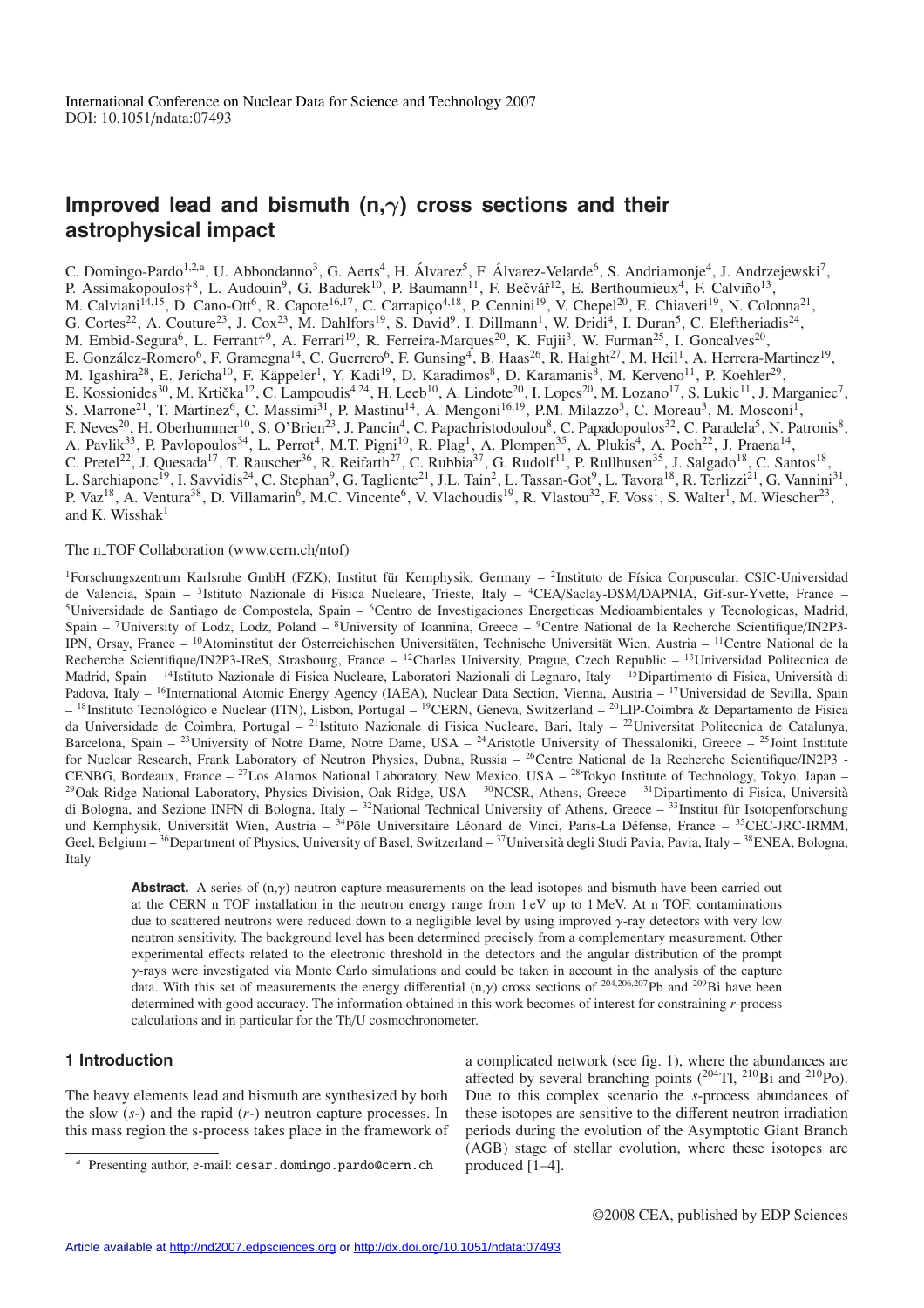

**Fig. 1.** Nucleosynthesis path of the *s*-process in the Pb-Bi region. The number of short lived transbismuth isotopes contributing to the *r*-process nucleosynthesis of these elements is shown with solid black arrows.

On the other hand, the *r*-process contribution to these isotopes is strongly dominated (90%) by the decay of the short lived transbismuth isotopes [5]. For this reason, the *r*-process fraction  $N_r$ , derived from the rather reliably known total abundance in the solar system  $N_{\odot}$ ; and from the *s*-process *Ns* component,

$$
N_r = N_{\odot} - N_s, \tag{1}
$$

constitutes an important constraint for *r*-process model calculations. This aspect is also important for the age estimates based on observed actinide abundances in ultra metal poor stars.

Because the cross sections of these isotopes are dominated by resonances where neutron scattering is large compared to the  $(n,y)$  channel, their capture cross sections can be best measured by using small volume (total energy) detectors, which can be optimized in order to reduce backgrounds due to scattered neutrons. This method requires the use of the so-called Pulse Height Weighting Technique (PHWT) [6], which makes the capture detection probability independent of the particular decay path. This technique is based on the precise knowledge of the detector response to capture  $\gamma$ -rays. Weighting Functions (WFs) obtained in the early days when the technique was proposed, resulted in accuracies not better than 20% in some particular cases [7]. A combined analysis of measurements made at Geel [8] and Monte Carlo (MC) simulations and measurements made at ORNL [9] for the particular case of 56Fe revealed that the problem was due to incorrect WFs used in the analysis of previous measurements. The issue of an inaccurate WF concerns also measurements made 20–30 years ago on <sup>204</sup>Pb [10, 11], <sup>206</sup>Pb [10, 12], <sup>207</sup>Pb [10, 13, 14] and Bi [15], but also more recent measurements [16] on 207Pb and Bi, which were analyzed with a single experimentally determined WF in a sandwiched sample set-up for an improved accuracy [8]. With today's MC codes one can obtain realistic detector responses using precise modellizations of experimental setups [17–20], which allows in combination with an accurate method [18, 19] to obtain reliable WFs.

The effect of an incorrect WF on the capture yield is difficult to quantify accurately. It might be small for isotopes or resonances with capture  $\gamma$ -ray spectra similar to the resonance used as reference for absolute yield normalization (like the 4.9 eV resonance in gold), or it might be as large as 16% for resonances with a "harder" spectrum [21]. The fact that many resonances in the lead isotopes show a very hard pulse height spectrum (dominated by only one or two step cascades) motivated a new measurement of these isotopes using improved weighting functions.

The hard pulse height spectra in some of these isotopes, mainly 206Pb, has the additional experimental difficulty that the prompt  $\gamma$ -rays for certain resonances with  $l > 0$  show an anisotropic angular distribution. This effect can be also minimized by utilizing a setup where the detectors are placed at 125◦ with respect to the incident neutron beam direction. Additionally some other experimental aspects could be also improved. Previous capture measurements of 204Pb were made in the neutron energy range above 2.5 keV, which hindered the measurement of a few resonances below that energy. Finally the neutron sensitivity of the capture setup has been extremely improved (see refs. [22, 23]) when compared to the original setups based on  $C_6F_6$  detectors surrounded by rather massive structural materials.

# **2 The CERN n TOF facility and experimental setup**

The capture cross sections of  $204,206,207$  Pb and Bi were measured as a function of the energy via the time of flight technique at the CERN n\_TOF installation [24]. At n\_TOF neutrons are produced by a 20 GeV proton beam on a lead spallation target. The beam is characterized by intense proton bunches of  $3-7 \times 10^{12}$  protons, a width of 6 ns rms, and a very low repetition frequency of 0.4 Hz. Thanks to this very low duty cycle, a broad energy range from several MeV down to 1 eV can be measured in each run with favorable background conditions and without having overlapping neutrons from previous runs.

Capture events are registered with two small (1 *l* volume)  $C_6D_6$  scintillators. The detectors [23] and the experimental setup [24, 25] were optimized in order to minimize backgrounds from sample-scattered neutrons.

Because of the importance of accurate WFs (see sect. 1), much effort has been put at n<sub>-TOF</sub> in order to use the PHWT properly. Therefore the 1.15 keV resonance on <sup>56</sup>Fe, which has been found to be particularly sensitive to the shape of the calculated WF [9], was measured with two different types of  $C_6D_6$  detectors and with iron samples of three different thicknesses (from 0.5 mm to 2 mm). By this study it was verified that an uncertainty better than 2% can be achieved with WFs derived from MC simulations [19]. This result is in excellent agreement with the pioneering work of Perey et al. [9], who found an uncertainty of 3% for a sample 0.5 mm in thickness with WFs obtained from response functions, which were simulated with the MC code EGS4 [26]. The accuracy shown by the MC calculations in the latter two studies is considerably better than the results obtained by Gayther et al. [27], who found an uncertainty of ∼6% for a 0.3 mm thick Fe sample and 11% for a thicker (2 mm) iron sample, also employing EGS4 for simulating the responses. This illustrates the need to confront the effect of the MC calculated WFs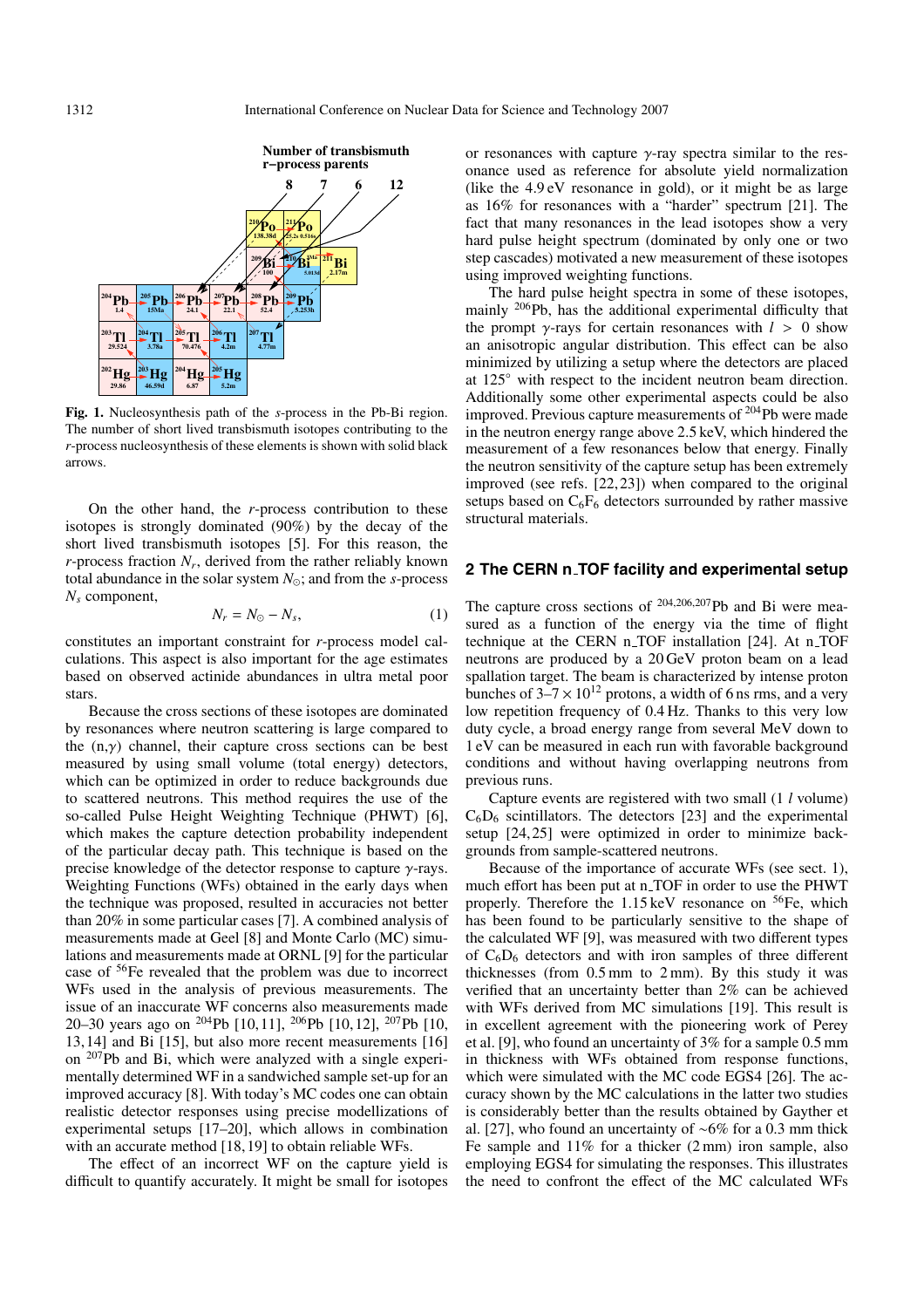with sensitive measurements (like the 1.15 keV resonance in 56Fe), in order to have a realistic estimate of the quality of the simulation and the related uncertainties.

The measurement of the lead isotopes at n\_TOF was made with the two  $C_6D_6$  detectors placed at an angle of about 125 $\degree$ degrees with respect to the incident neutron beam direction in order to minimize angular distribution effects of the prompt capture γ-rays.

The dependence of the neutron flux versus neutron energy was determined with an accuracy of  $\pm 2\%$  by means of a fission chamber calibrated by the Physikalisch-Technische Bundesanstalt (PTB) [28]. The latter was used to measure the fission yields of  $^{235,238}$ U samples. During the capture measurements the neutron intensity was also monitored via four silicon detectors, which registered the  ${}^{3}$ H and  $\alpha$  particles from a thin  ${}^{6}$ Li foil centered in the beam [25].

#### **3 Capture data analysis**

The WFs required for the analysis of each isotope and for the gold reference sample were determined from a set of γ-rays response functions obtained from a GEANT4 Monte Carlo simulation, where the experimental setup and the particular capture sample were carefully modeled. A realistic 3-dimensional generation of events inside the cylindrical samples was implemented in the simulation code. In the radial direction of the sample  $\gamma$ -rays were generated with the n\_TOF beam profile distribution [29]. Across the sample thickness (*z*) a γ-ray emission probability distribution (*e*−*n*σ*<sup>z</sup>* ) was taken into account. It was found that the large  $\gamma$ -ray absorption effects inside the low cross section and high *Z* samples (Pb and Bi) prevent a polynomial WF to appropriately fulfill the proportionality condition between  $\gamma$ -ray energy and efficiency, on which the PHWT is based. We were able to overcome this problem by using a numerical-pointwise WF derived from a very large set of MC simulated response functions to which a linear regularization method was applied [30, 31].

The uncertainty introduced in the capture yield due to the WFs calculated for the gold, lead and bismuth sample was estimated on the basis of MC simulations of the complete capture  $\gamma$ -ray spectra [19]. The calculated WFs were applied to the simulated capture spectra and the resulting weighted sum was shown to deviate only ∼0.5% from the corresponding capture energy. This indicates that an error of less than 1% is introduced in the capture yield by the calculated WFs.

For each measured isotope, as well as for the gold reference sample, a resonance (spin-parity dependent) yield correction factor was calculated, which accounts for the fraction of the spectrum missing below the noise-rejecting threshold in the  $C_6D_6$  detectors. A  $C_6D_6$  threshold between 200 and 300 keV led to yield corrections between 3% and 7%. Other systematic effects related with  $\gamma$ -ray summing in the detectors and conversion electron processes, were also treated within the simulation of the prompt  $\gamma$ -rays cascades and are included in the yield correction factor.

The capture yield was normalized via the saturated resonance technique [32] by measuring a gold sample in regular intervals.

The background for the Pb and Bi isotopes in the entire energy range is dominated by in-beam  $\gamma$ -rays scattered in the



**Fig. 2.** Present MACS determined here for Pb and Bi, compared with the compilation of Bao et al. [34].

capture sample. The dependence of this background with neutron energy was best determined from the measurement of an enriched  $208Pb$  sample, which showed only a few resonances in the entire energy range.

Finally an *R*-matrix analysis of the capture yield was performed using the SAMMY code [33]. Capture areas and resonance parameters  $(E_0, \Gamma_\gamma \text{ and/or } \Gamma_n)$  were derived from the fit of the experimental data. In the fitting procedure the background level at each channel (or neutron energy) was fixed rather than subtracted.

#### **4 Results and astrophysical implications**

A detailed comparison versus previous measurements is out of the scope of this paper. Therefore only the Maxwellian Averaged Cross Sections (MACS) will be compared versus the compilation of Bao et al. [34] (see fig. 2), which has been commonly used so far for stellar *s*-process calculations.

The new MACS of <sup>204</sup>Pb at  $kT = 5 - 8 \text{ keV}$  is about 30% larger than reported before. This discrepancy is due to three resonances below 2.6 keV, which were not measured before in capture and apparently were not included in the compilation either. The discrepancy in the case of 206Pb is more difficult to identify, since they could originate from angular distribution effects of the prompt capture  $\gamma$ -rays or from the WF used in previous measurements [10, 12]. Our MACS for 206Pb is in good agreement with a recent measurement at Geel [35]. For the rest of the isotopes and/or energy regions, the new results show good agreement with the compiled cross sections, which means that the respective uncertainties were properly evaluated. For all isotopes, including <sup>207</sup>Pb and <sup>209</sup>Bi, the uncertainties in the relevant energy regions around 30 keV and 8 keV, have been substantially improved. Consequently, this led to a more accurate determination of the *s*-process abundances for these isotopes (see fig. 3).

According to the Galactic chemical evolution (GCE) model [3, 4] most of the *s*-process abundance of 208Pb and 209Bi is synthesized in Asymptotic Giant Branch (AGB) stars of low metallicity. About 95% of the neutron irradiation is